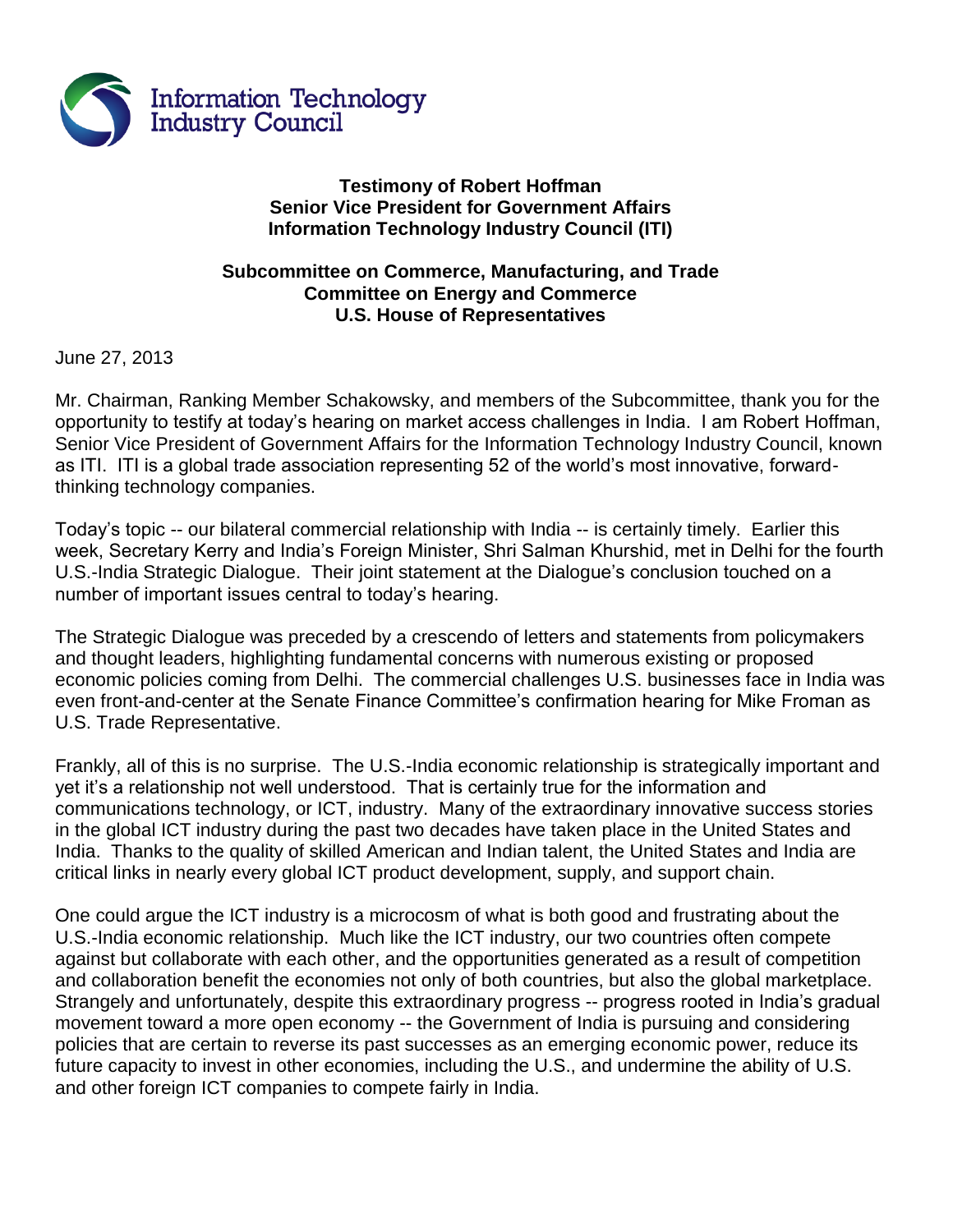

Let me highlight several very troubling examples that underscore these points:

- Last year, India rolled out its Preferential Market Access initiative, or PMA. One key component of the initiative is to force the public and private sectors in India to procure domestically produced ICT products and services. While India has gone forward with implementing localization requirements on public sector procurements, it is poised to extend them into the private sector, starting with telecommunications operators.
- India continues to stand on the sidelines during the on-going negotiations to expand the Information Technology Agreement (ITA), a highly successful trade pact to which India, the United States, and 74 other World Trade Organization (WTO) members are party.
- Global technology companies face numerous regulatory challenges and persistent remnants of ambivalence toward business from Indian government officials. We experience it in a regulatory and enforcement context, including random and often disturbing enforcement actions by officials in tax and custom matters. The excessive number of large-dollar tax controversies in India demonstrates a clear need for improvements in the fairness, predictability, transparency, consistency, and efficiency of Indian tax law, collection, due process, and dispute resolution.
- A range of problematic testing and certification requirements on our products are unworkable and veer markedly from global norms. These new requirements were developed with limited industry consultations; deviate in significant and impactful ways from international norms; cannot be implemented as published due to the lack of testing capacity and infrastructure; and will make it nearly impossible for companies to import a wide range of ICT products. Fortunately, implementation of these new requirements has been delayed, and we have urged the Government of India as recently as a few weeks ago to extend this delay even further to consider approaches that are consistent with international standards and practices.

With respect to its policies regarding PMA and ITA expansion, India rationalizes these choices as central to the development of its own advanced ICT manufacturing capabilities, and the future growth of its middle class. We certainly do support India's objective to build a strong manufacturing base, but some of its policy choices to achieve this objective are needlessly putting India at odds with its global partners and also with its own larger economic initiatives that advanced its emergence on the global stage.

In fact, it's important to put India's PMA and ITA policies in the context of its recent economic history, including what has been until recently a positive and constructive evolution and advancement in our own commercial relationship with India. This helps to underscore the significance of these policies and the troubling risks they present to both countries.

While both India and the United States have a shared commitment to democratic principles that go back even before India's independence in 1947, the growth of the bilateral economic relationship has been relatively recent, and has been driven largely by India's turn toward market-based economic policies in 1991, and the emergence of its globally competitive software and services sector. The economic bonds between our two countries have taken root and become more dynamic as India's innovators and entrepreneurs started to take hold of that country's destiny.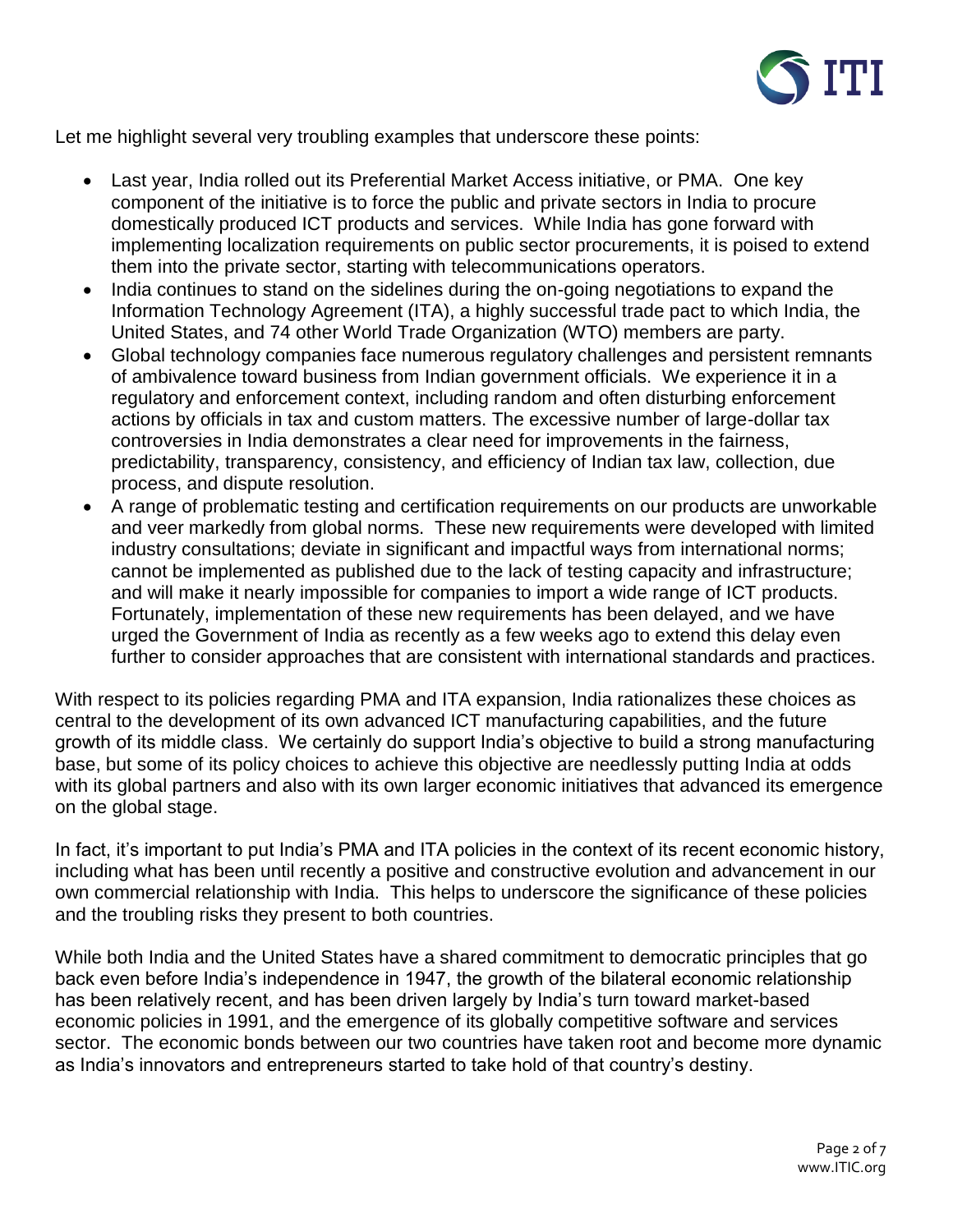

When the ICT industry talks about public policies that matter most to advance innovation, the conversation usually begins with the need to preserve an entrepreneurial ecosystem. By and large, U.S. policymakers understand the importance of this ecosystem. It's been a part of our national DNA since Jamestown and Plymouth Rock. That said, we have to reinforce the importance of the ecosystem or we risk it being taken for granted. That's a big reason why ITI exists. We welcome the opportunity to work with policymakers to advance our innovative potential. At the same time, to effectively do our work, we also find ourselves opposing polices that risk hindering or even destroying that potential, most notably policies that restrict the flow of ideas, innovations, and commerce.

The reverse is certainly true as well. In a closed, stagnant, struggling economy, the best policies are those that unleash an open, entrepreneurial ecosystem and tear down barriers to the development and production of goods and services. During the last 25 years, India has been gradually making progress toward advancing such an ecosystem.

While innovators and entrepreneurs have been openly celebrated in the United States for centuries, that's only been recently the case in India. Throughout the last few centuries, India's innovative potential has been held back by a combination of colonial administration and, since its independence, economic dysfunction. Both factors also limited the development of a thriving trade relationship between the United States and India.

For its first 45 years of independence, India's economic governance adhered to a socialist, centralized framework. Government-imposed domestic production schedules and licenses, and restrictions on imports and foreign investment were key barriers to economic progress. For example, as recently as thirty years ago, an Indian computer services firm seeking to import a U.S. made computer would have to wait as long as three years for an import license, and once granted, the firm faced a tariff of 101 percent.

But, in 1991, India was forced to reassess its closed economic model when it confronted an economic perfect storm: high oil prices, the collapse of its largest trading partner, the Soviet Union, and a foreign exchange crisis.

The government responded with a series of economic shocks of its own to put the economy on a more open, liberalized course, and helped to give rise to a global software and services sector, including:

- Severe reductions in tariffs and controls on imports. An Indian computer services firm that once had to wait years to import a computer could buy the electronics, hardware and software it needed at competitive prices;
- Devaluation of India's currency, the rupee. This made the prices of India's services exports competitive in global markets -- also good news to India's software and services industry;
- Increased access to international capital markets to fuel Indian-based startups and business expansion;
- Opening of India's equity markets to foreign institutional investors;
- Encouragement of foreign direct investment in joint ventures;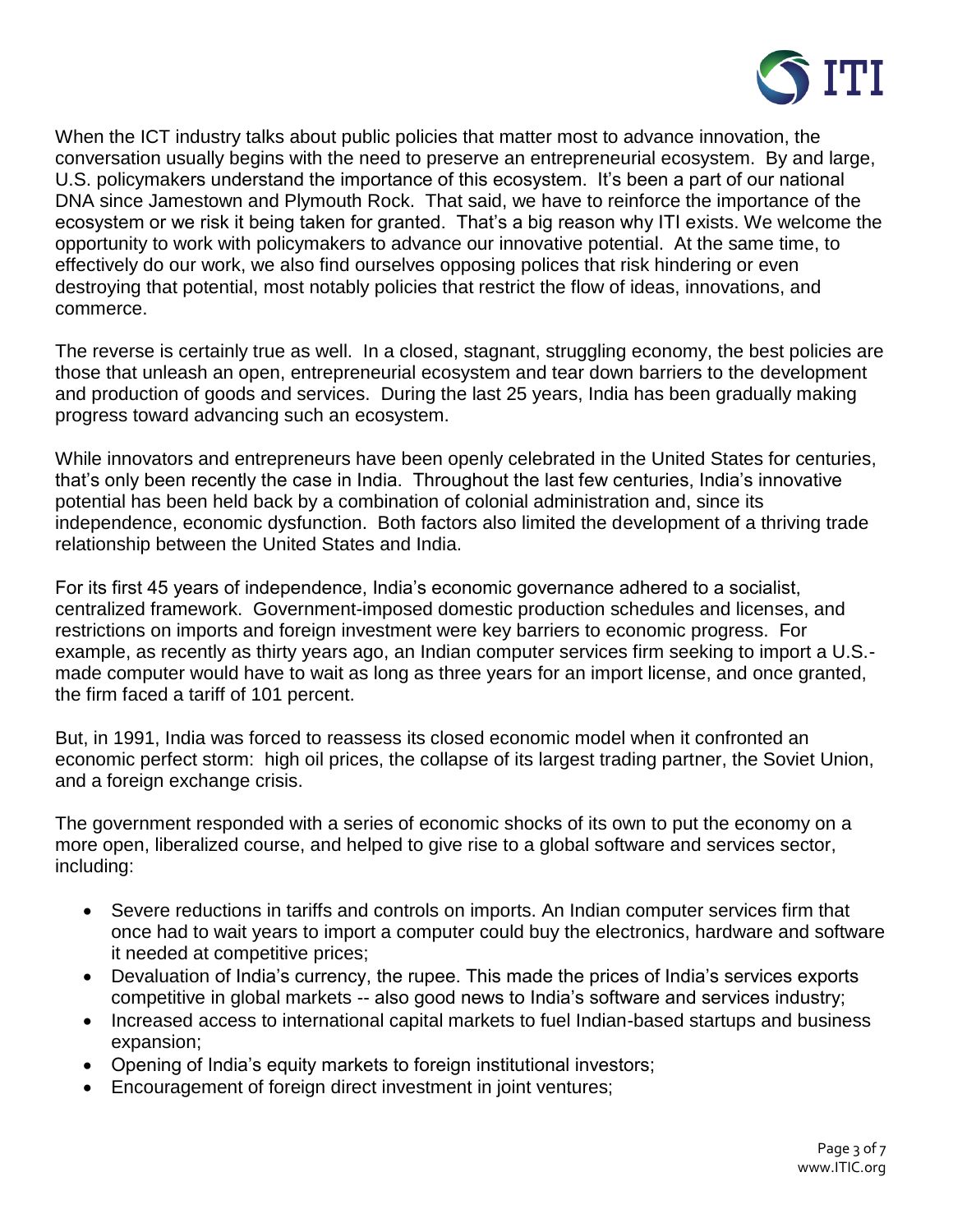

- Allowance of full 100% foreign equity in key economic sectors, one of them being information technology; and,
- Tax and incentives at the federal and state level targeted at foreign-owned ICT companies.

The overall effect of these reforms was extraordinary. Average GDP growth has more than tripled. Poverty has been reduced dramatically, as an estimated 431 million Indians moved out of extreme poverty from 1991 to 2009. Continued economic liberalization has the potential during the next two decades to triple Indian incomes and boost India's middle class to more than half a billion people.

Liberalization was one among a number of key factors that unleashed the Indian IT software and services industry, including tax and investment incentives, access to a deep pool of Englishspeaking engineering talent, and revolutions in global telecommunications. India's software and services sector has played an instrumental role in unleashing the productive potential of numerous sectors, such as financial services, health care, energy, transportation, retail, and entertainment. The ability of a financial institution to transfer billions in investment capital at the click of a mouse, or a consumer to buy an airline ticket at the touch of a smart phone screen, are due in large part to a global ICT chain that is dominated and operated 24/7/365 by research, development, and maintenance centers in the United States and India.

A key policy decision that helped India's software and services industry was India's decision to sign the ITA in 1997. That decision-making process is insightful given the policies India is pursuing today. India at first hesitated about joining the ITA, fearing that lower ICT tariffs could harm its fledgling manufacturing sector. But the computer software and services industries understood the critical importance of having unfettered access to innovative, affordable ICT technologies from around the world. Ultimately, India's leadership made the wise decision to join this ground-breaking agreement, and it has served to benefit India's businesses and consumers.

That same ITA debate is being repeated today on the topic of ITA expansion. And it's a reminder that, while economic liberalization has ushered in dramatic changes in India, it is far from being embedded in India's DNA. Foreign investment and market access barriers exist across a number of sectors, and the benefits of a market- and innovation-driven economy are not uniformly understood and appreciated throughout India's vast bureaucracy.

Strangely, critics of a more open economy have sought validation of their point of view from a recent slowdown in India's economy. Once nearing 10 percent annual GDP growth just a few years ago, India's economy grew just 5 percent at the end of its fiscal year in March -- after a 6.2 percent increase the previous year. Foreign Direct Investment also has fallen. The Press Trust of India recently reported that India received roughly \$14 billion in the first nine months of its most recent fiscal year, compared to \$23 billion in 2011-12.

While the software and services sector will continue to be a major driver of India's exports and growth, Delhi sees robust manufacturing as central to its future economic development. Given the extraordinary role liberalized, and incentive-based economic policies played in launching India's ICT sector, the logical policy choice would be for India's emerging manufacturing to follow the same playbook.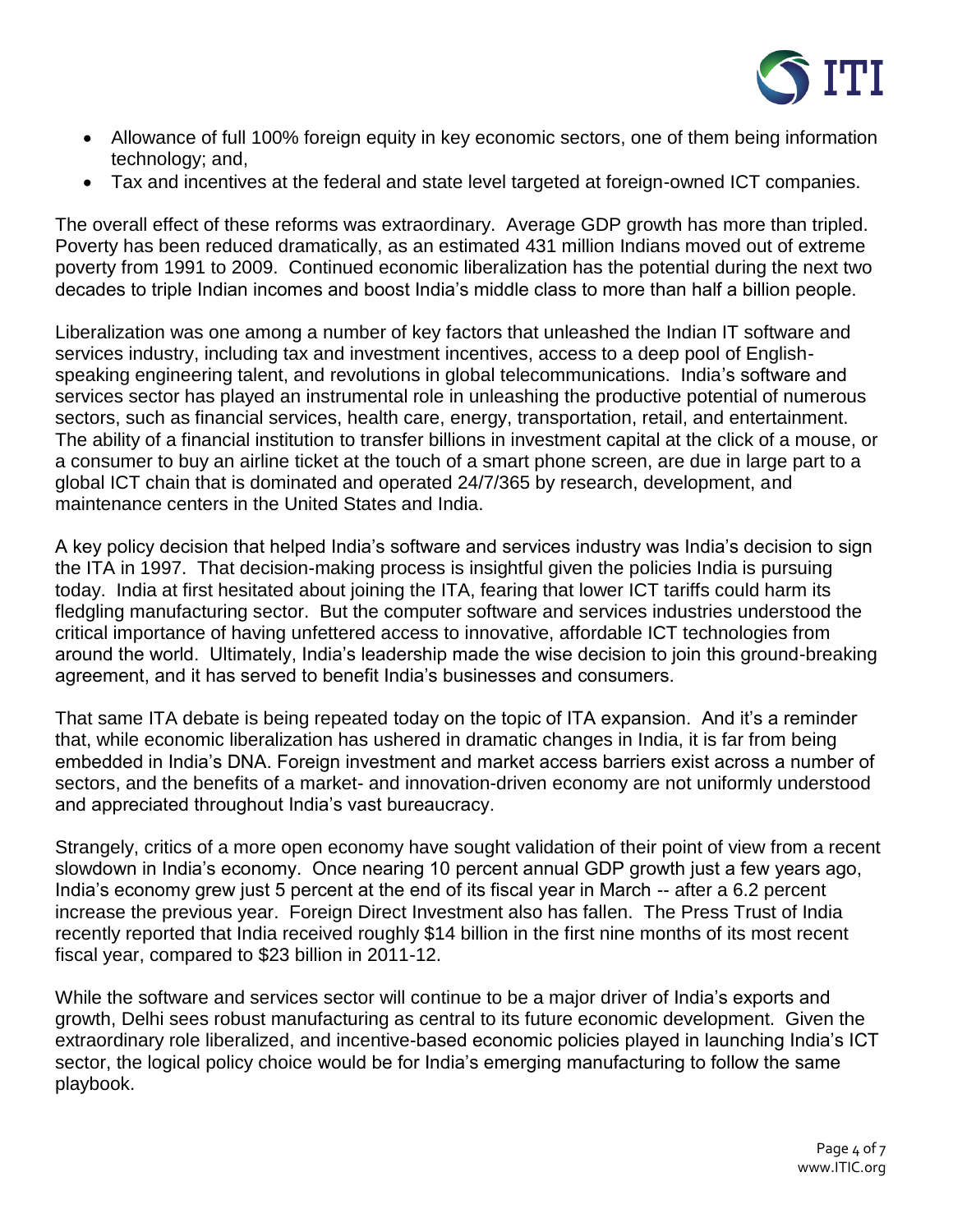

That's not what we're seeing. India effectively threw its economic policies in reverse in February 2012, when it adopted a forced localization policy as part of its larger PMA initiative. This policy imposes local content requirements of up to 100 percent on procurements of "electronic products" by the government. While India has threatened to extend the PMA to private sector entities with "security implications for the country," as of yet it has not done so -- but it is poised to do so. Of course, India rationalizes its decision to pursue a mandated made-in-India policy in order to develop India's advanced manufacturing base to boost domestic employment. However, the policy is also defended as a means to achieve greater product security.

More than a half-dozen guidelines to implement the PMA localization mandate have been announced and most have focused on government procurement. Although India is a member of the World Trade Organization (WTO), it is not a signatory to the Government Procurement Agreement (GPA), and thus can apply forced localization requirements to government procurements.

Last October, however, this fundamentally bad policy became worse when India's Department of Electronics and Information Technology issued draft guidelines that would impose forced localization requirements on purchases of a defined list of telecom products by private-sector telecom operators/licensees.

While India has yet to implement a forced localization policy on the private sector, based on a recent visit to India, I can report the following:

- The Government of India appears poised to move forward on its proposed forced localization initiative on telecom operators.
- The Government of India is considering additional forced localization policies in other key sectors, including financial services, transportation, and energy. This would effectively cover more than half of all major electronics purchases in the Indian marketplace.
- Industry stakeholders have informed us that the Government of India is considering content requirements that extend beyond hardware and into software and intellectual property.

The PMA localization requirement raises significant questions regarding India's current and future commitment to further market liberalization reforms, as well as to the rules-based trading system established under the WTO, including the fundamental principle of "national treatment." India has suggested it intends to invoke national security as the grounds for imposing local content requirements on ICT purchases by the private sector. Doing so would set a dangerous precedent for other WTO signatories to mirror.

Of course, the United States is not the only country with concerns about India's forced localization policies. Governments in Tokyo, Brussels, Seoul, and other capitals have urged India to drop the WTO-inconsistent components of its PMA localization policy. ITI has assembled a business coalition from around the globe to elevate concerns with Delhi about its PMA policy. Many members of Congress, including Republican and Democratic members of the Energy and Commerce Committee, have urged India to avoid taking the forced localization road.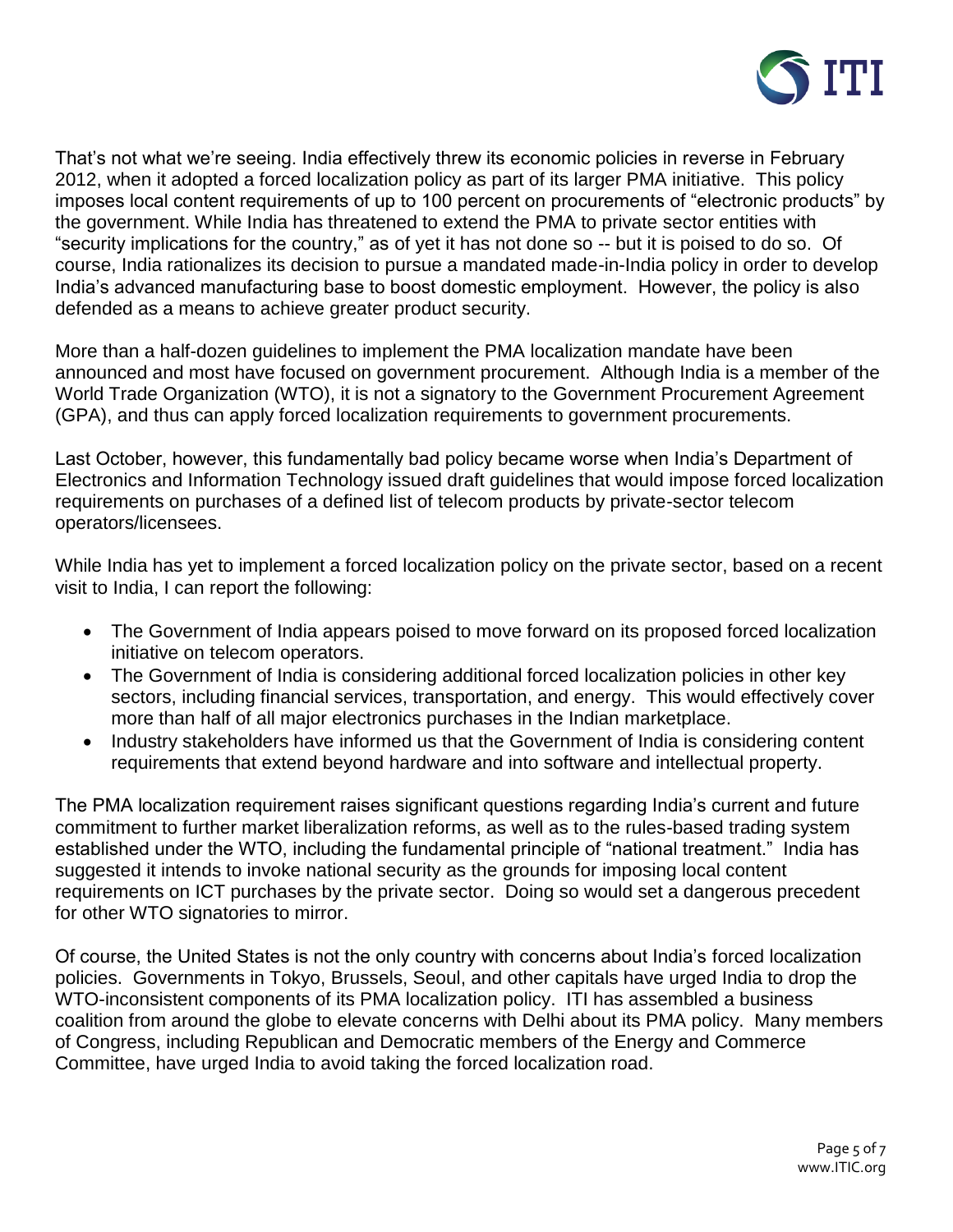

No one should fault India's desire to build robust ICT and ICT-enabled manufacturing sectors. In fact, India's commitment to advance its economy and grow its middle class will create numerous opportunities for increased trade for U.S.-based industries, including ICT.

However, given India's international influence, the broader ramifications of trade protectionism could induce other countries to take similar actions. And that leaves us with a race to the bottom.

What will all this mean for our industry? Just in India, if the government chooses to expand forced localization requirements into other key industries, it could easily capture \$9.3 billion, or roughly half, of India's \$20.5 billion ICT market. And that's just in India. This policy, if allowed to stand, would encourage other governments to adopt similar policies to close off their own markets to foreign competition. This would create what we call the "contagion effect," and it's real.

As I noted at the beginning of my testimony, one of the countries with the potential to be the most adversely affected by India's PMA policy is India herself. It will further discourage foreign ICT entities from investing in India, disrupt the global supply chain of ICT vendors that many Indian businesses helped to create and build, raise the price of ICT goods for Indian consumers, and restrict India's access to the best ICT technologies, including those that would improve cybersecurity.

Similarly, India's refusal to join the ITA expansion talks in Geneva also undermines India's economy. From 1996 to 2008, total global two-way ITA product trade increased more than 10 percent annually, from \$1.2 trillion to \$4.0 trillion. In the process, the ITA has helped to drive innovation, accelerate productivity, increase employment, lower consumer prices, and bridge communities across the globe in ways unimagined 16 years ago, when the agreement was forged. Yet, while the high-tech sector has exploded with new and improved products since the ITA came into force, the product scope of the agreement has never been expanded.

So it is puzzling to hear some in the Indian government express "buyer's remorse" for joining the initial agreement in 1997. The ITA has played a pivotal role in building India's IT-enabled services industry by providing access to myriad innovative and affordable ICT equipment through tariff elimination. In recent years, as India's ICT services industry has become more advanced, India's growth rates of ICT goods exports have far exceeded imports. According to the WTO, from 2005- 2010, the annual rate of India's tech goods export growth was 35 percent versus only 10 percent for tech goods imports.

Just as India's software and services industry benefitted from competitive-priced products ranging from computers to routers to build its ICT industry infrastructure, its emerging manufacturing industry also would benefit from similar foundational economic building blocks, such as ICT goods. To impose tariffs on these goods would be counterproductive to promoting a strong, competitive, advanced manufacturing industry. Indeed, one study done by Indian economists found that for every \$1 in tariffs India imposed on tech imports (in the years before joining the ITA), it incurred an economic loss of \$1.30 due to decreased productivity.